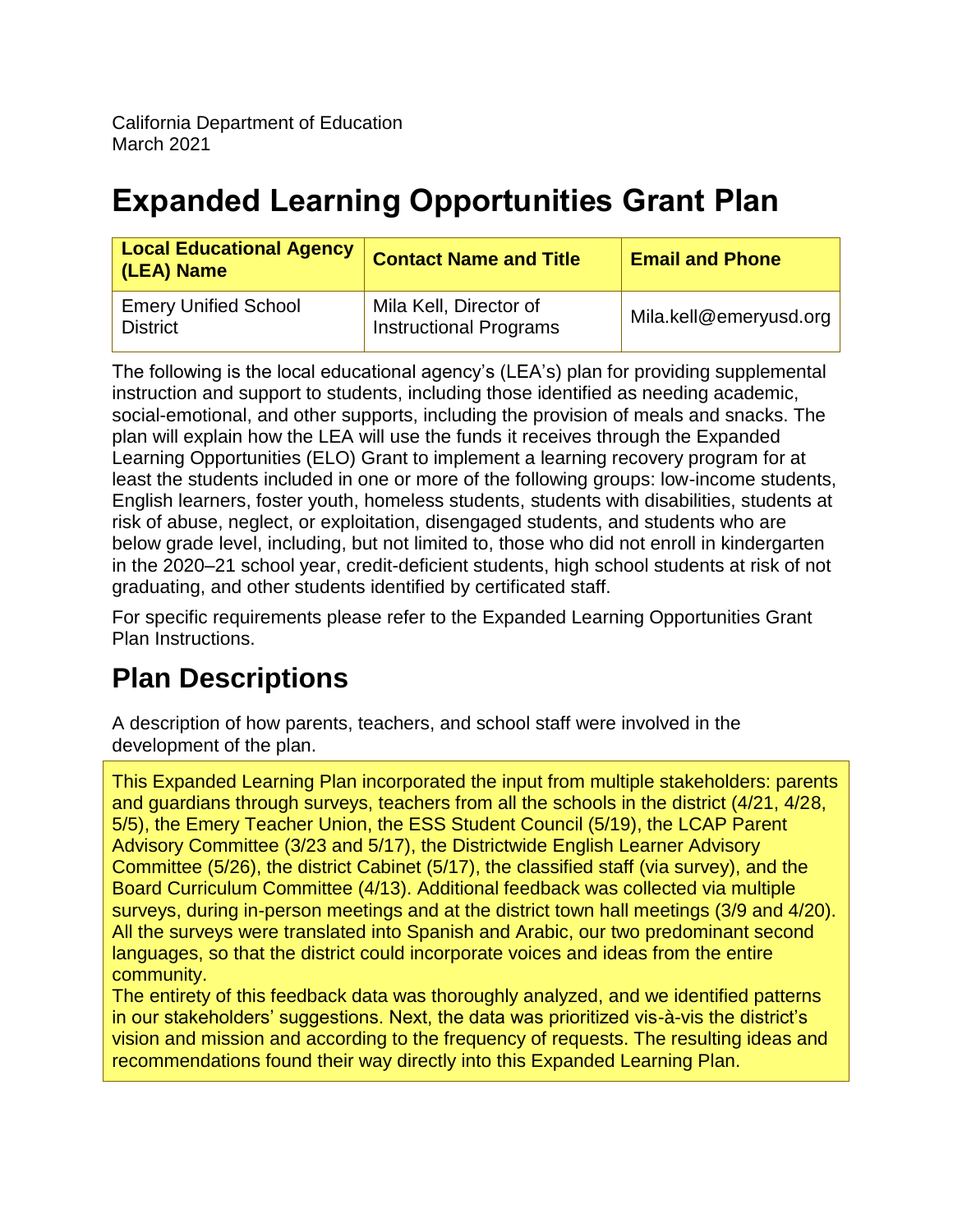A description of how students will be identified and the needs of students will be assessed.

Students will be identified based on attendance data and on the assessment data from ELPAC, IReady, and CAASPP English and Mathematics tests. Additional data will be considered as documented in the students' IEP along with the data from Aeries, our student information system, and with the social-emotional data from the *Healthy Kids Survey*. The attendance and participation/engagement data from 2020-2021 will be incorporated along with the pre- and post-tests data from summer school. Teachers will offer recommendations based on their classroom observations and parents will be asked to provide input with regards to the students' social-emotional state and other perceived needs.

A description of how parents and guardians of students will be informed of the opportunities for supplemental instruction and support.

Parents and guardians will be informed of the opportunities for supplemental instruction and support via written communications, translated into Spanish and Arabic, (both physical and digital), at the various community meetings, including the Parent Advisory Committee and the District English Learner Advisory Committee, during the town hall meetings with the assistance of the Spanish and Arabic interpreters and via robocalls and phone calls.

#### A description of the LEA's plan to provide supplemental instruction and support.

The EUSD will provide supplemental instruction and support to identified students with the six of the seven recommended strategies. These six strategies were recommended and agreed-upon by all the stakeholders in the district: teachers, parents/guardians, the Emery Teacher Association, the Parent Advisory Committee, the Districtwide English Learner Committee, and the ESS Student Senate during the meetings around Expanded Opportunities Learning Plan. In addition, we took into consideration the suggestions from the multiple surveys sent to our stakeholders. The strategies are as follows:

#### 1. Extending instructional learning time:

The EUSD will offer extended summer school academic and enrichment opportunities for our AYES and AYMS pupils. Academic options will be offered at each grade level and also to incoming high school freshmen. Additional enrichment options will include drama, art, Verizon curriculum of augmented and virtual reality, Hip-hop, coding, and social-emotional activities through E-Sports. During the school year, the learning instructional time will be extended via after-school tutoring.

2. Accelerating progress to close learning gaps through the implementation, expansion, or enhancement of learning supports:

a. Small group tutoring will be provided by the certificated staff. This support will be delivered via targeted, research-based intervention programs. Additionally, homework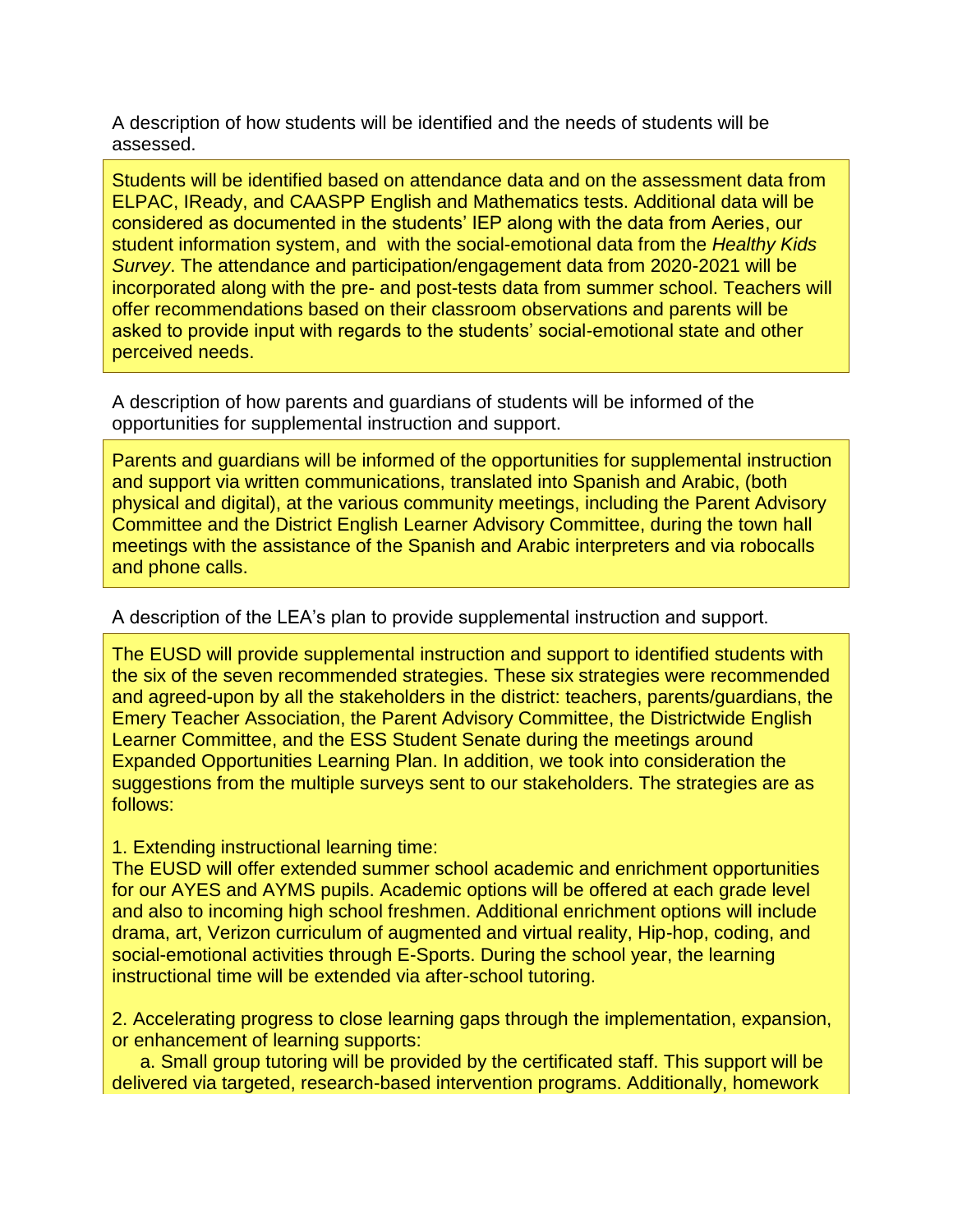club will be offered to students who need help with organizational skills and/or assistance with the homework assignments.

b. Learning recovery programs and materials designed to accelerate student academic proficiency or English language proficiency, or both: teachers will provide targeted English Language Learning support after school. In addition, they will offer academic assistance during the school day in intervention blocks along with the afterschool intervention utilizing digital programs such as IReady, Accelerated Reader, Learning A-Z, Raz Kids, Seesaw, Seesaw, Starfall, Edpuzzle. With the implementation of *Mystery Coding*, the district will integrate career technical education with the socialemotional learning which will benefit all of our scholars, including English learners, lowincome, Students with Disabilities, homeless students, and Foster Youth. This integration will offer more explicit real-world connections and will increase student engagement.

c. Educator training, for both certificated and classified staff, in accelerated learning strategies and effectively addressing learning gaps, including training in facilitating quality and engaging learning opportunities for all students will be offered via a curated collection of professional learning options in summer and during the school year. Teachers will be compensated for their time for professional learning opportunities attended after school hours. Additionally, the district Behavior Health Manager will facilitate suicide prevention training for all teachers and staff to ensure that they can identify symptoms of emotional and mental distress; the manager will also support students in need of services and/or refer them to the partnering community organizations for help.

Teachers will be provided with professional development opportunities in teaching SEL programs such as *Teaching with Relevance*, *NewsELA* social-emotional learning component, *Mystery Coding*, which is integrated with SEL, and *Edgenuity's Contemporary Health Course* that aligns with the requirements of the California Healthy Youth Act.

3. Integrated student supports to address other barriers to learning:

Special Education specialists will include behavior goals and strategies in student IEPs in order to address behavioral concerns early on. Also, the district will capitalize on the numerous benefits of social-emotional learning for students, including increased academic achievement, improved behavior, increased graduation rates, and improved student attendance (CASEL, 2020). Every school will implement a coherent, research based social-emotional learning curriculum to support students' wellbeing. These curricula will integrate the development of soft skills which are critical for students' success in the 21st Century. Schools will agree on several SEL strategies to be integrated across disciplines and will monitor and assess their implementation during Instructional Rounds/Learning Walks.

Our psychology interns and social workers at the EUSD Health Center will provide critical group and individual counseling and other mental health services to our students and the wider community.

Equally important, to eliminate bullying and to minimize negative behavior, the EUSD will implement restorative justice practices which focus on mediation and agreement rather than on punitive measures. These strategies will increase student engagement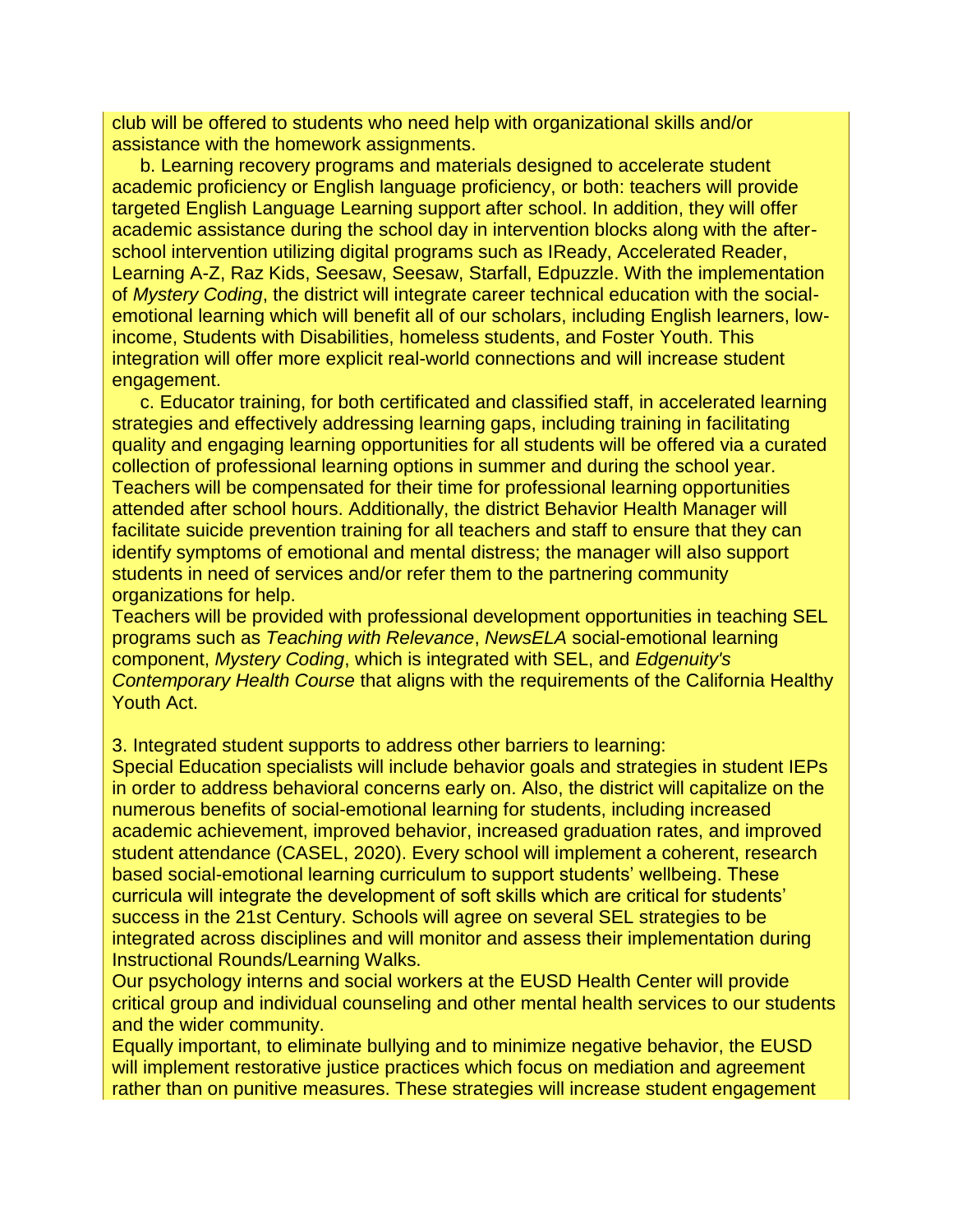and reduce suspensions, which are disproportionally used with our minority students. Restorative justice practices support equity and are beneficial for all students, including low-income, Foster Youth, Students with Disabilities, English learners, homeless children, and students who are below grade level. As evidenced by the implementation at a pilot school in Oakland USD, our neighboring district, restorative justice practices decreased suspensions by 87 percent in three years, with a corresponding decrease in violence. All the staff in the district will be offered training about restorative justice. Restorative justice practices hold real promise to ensure greater equity at EUSD.

4. Supports for credit deficient students to complete graduation or grade promotion requirements and to increase or improve students' college eligibility: Credit recovery opportunities will be available to ESS students under the guidance of the school counselor with Edgenuity, a personalized digital program. These supports will be available during the school year and in the summer.

5. Additional academic services for students:

Students will be assessed with diagnostic, progress monitoring, and benchmark assessments of student learning. The schools will use STAR, IReady, Edgenuity, CAASPP Interim Assessments and CAASPP summative assessments to gauge student attainment. This data will be collaboratively analyzed by teams of teachers and used for planning strategic interventions for small groups of students and to inform instructional planning.

6. Training for school staff on strategies, including trauma-informed practices, to engage students and families in addressing students' social-emotional health needs and academic needs:

All EUSD certificated and classified staff will be given an opportunity to engage in professional development about trauma-informed practices to ensure that they are wellequipped to support students who experienced trauma as a result of the pandemic or for any other reason. This action will benefit all of our students and staff, including English learners, Students with Disabilities, Foster Youth, and low-income students. This work will be lead by the district Behavior Health Manager.

All supplemental instruction and support will be provided in a tiered framework that bases universal, targeted, and intensive supports on students' needs for academic, social-emotional, and other integrated student supports, as follows:

Tier I: all students will participate in research-based and CA Standards-aligned instructional offerings and will be assessed using the base-line, progress-monitoring, and summative assessment instruments. Additionally, all students will have access to enrichment courses and offerings. Finally, every student will engage in practicing socialemotional strategies of self-regulation and wellbeing, such as mindfulness.

Tier II: based on assessment data, students in need of additional support will be referred to a COST team and will receive in-school interventions, after-school tutoring, counseling by the social work and psychology interns, and social-emotional supports. All students in this tier will have agreed-upon improvement plan.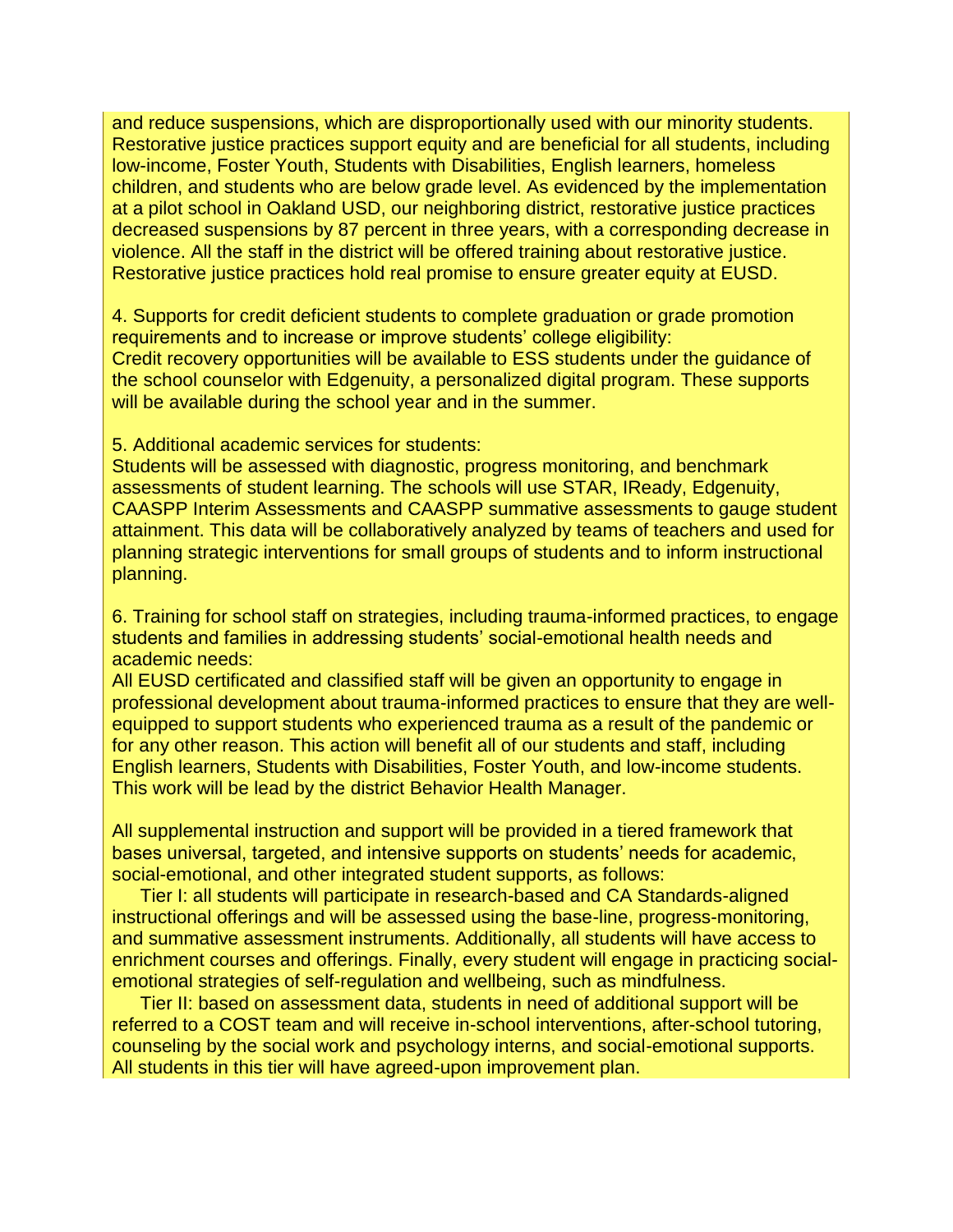Tier III: a group of students who are not showing enough progress in Tier II may be referred to SARB, provided individual targeted interventions, counseling by the social work and psychology interns, and/or referrals to the outside mental health providers.

### **Expenditure Plan**

The following table provides the LEA's expenditure plan for how it will use ELO Grant funds to support the supplemental instruction and support strategies being implemented by the LEA.

| <b>Supplemental Instruction and</b><br><b>Support Strategies</b>                                                                                                          | <b>Planned Expenditures</b>                                   | <b>Actual</b><br><b>Expenditures</b>                                  |
|---------------------------------------------------------------------------------------------------------------------------------------------------------------------------|---------------------------------------------------------------|-----------------------------------------------------------------------|
| Extending instructional learning time<br>(summer school)                                                                                                                  | \$194,500                                                     | [Actual<br>expenditures will<br>be provided<br>when available]        |
| Accelerating progress to close<br>learning gaps through the<br>implementation, expansion, or<br>enhancement of learning supports<br>(an intervention specialist for AYES) | \$139,000                                                     | <b>Actual</b><br>expenditures will<br>be provided<br>when available]  |
| Integrated student supports to<br>address other barriers to learning<br>(culturally responsive books for<br>summer reading; ELD Aid)                                      | $$14,547 + $70,346$ (ELD<br>Aid)                              | [Actual<br>expenditures will<br>be provided<br>when available]        |
| Community learning hubs that<br>provide students with access to<br>technology, high-speed internet,<br>and other academic supports                                        | <b>ESSER funds</b>                                            | <b>[Actual</b><br>expenditures will<br>be provided<br>when available] |
| Supports for credit deficient<br>students to complete graduation or<br>grade promotion requirements and<br>to increase or improve students'<br>college eligibility        | Supplemental and<br><b>Concentration funds</b>                | [Actual<br>expenditures will<br>be provided<br>when available]        |
| Additional academic services for<br>students                                                                                                                              | Supplemental and<br><b>Concentration and Title I</b><br>funds | <b>[Actual</b><br>expenditures will<br>be provided<br>when available] |
| Training for school staff on<br>strategies to engage students and<br>families in addressing students'<br>social-emotional health and                                      | \$126,391                                                     | [Actual<br>expenditures will<br>be provided<br>when available]        |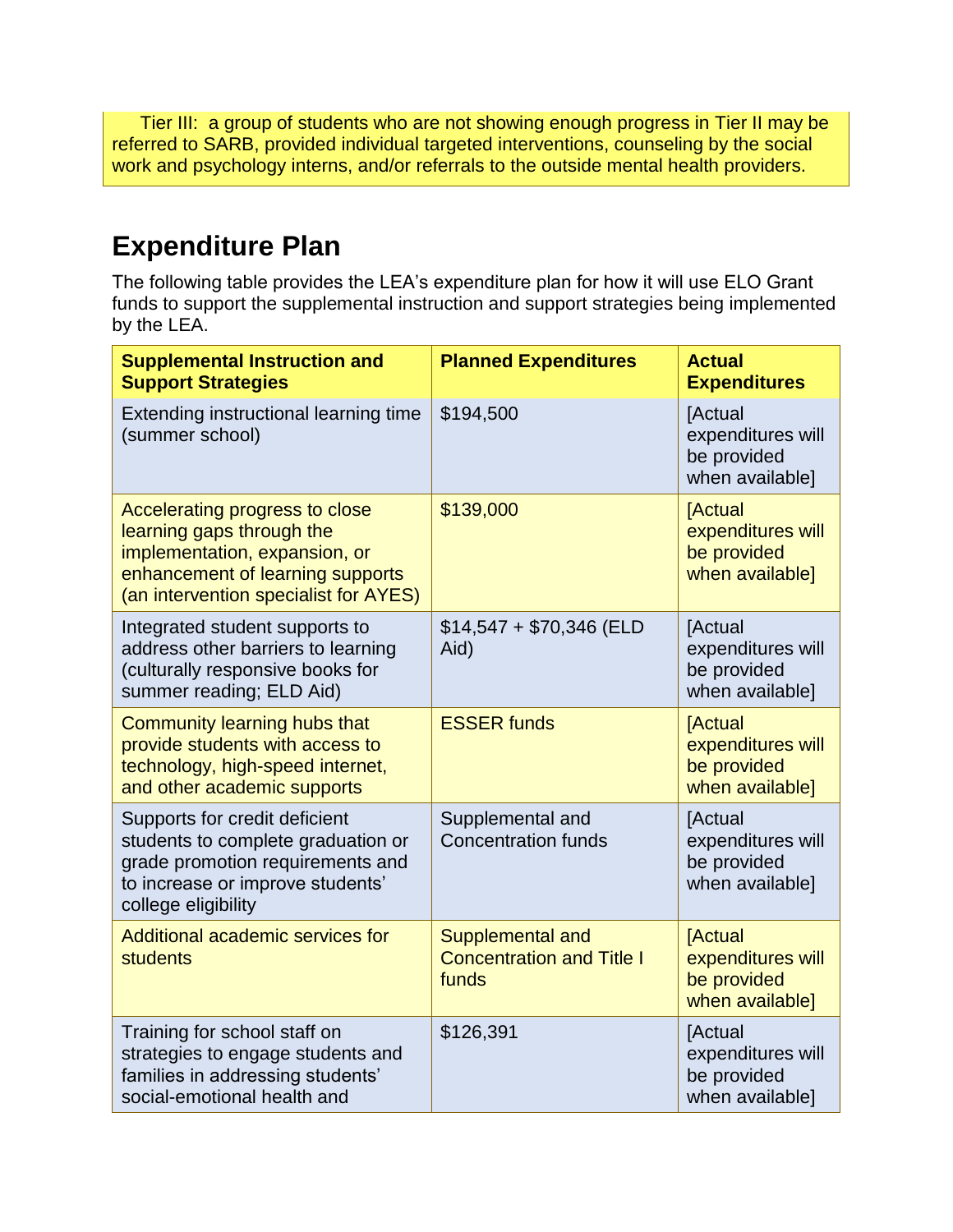| academic needs (teachers' time for<br>attending PD in summer and during<br>the year $-20$ hours per teacher;<br>part-time literacy coach and part-<br>time math coach) |                                                                                                                                                                                    |                                                                       |
|------------------------------------------------------------------------------------------------------------------------------------------------------------------------|------------------------------------------------------------------------------------------------------------------------------------------------------------------------------------|-----------------------------------------------------------------------|
| <b>Total Funds to implement the</b><br><b>Strategies</b>                                                                                                               | \$474,212 plus \$70,346 for<br>the paraprofessional<br>position (of which \$51,927<br>is projected to be funded<br>by this grant and the rest<br>will come from general<br>funds). | <b>[Actual</b><br>expenditures will<br>be provided<br>when available] |

A description of how ELO Grant funds are being coordinated with other federal Elementary and Secondary School Emergency Relief Funds received by the LEA.

The budget in this Expanded Opportunities Plan covers only a fraction of the actions and services described above as evidenced in the table provided. Many of these actions will be paid with the parcel tax funds, with Supplemental and Concentration allocations, and with the Title I, II, and III funds. The ESSER and ESSERII funds were spent on activities, services, and supplies related to preparation for school reopening such as PPE, COVID-related equipment, examination of the attendance system, additional hand-washing stations, and repairs of the HVAC system. In addition, the ESSER funds were used to hire behavioral aids for the district Learning Hub where students with disabilities, pupils who were poorly engaged, and academically or emotionally struggling students were supported during distance learning.

### **Expanded Learning Opportunities Grant Plan Instructions: Introduction**

The Expanded Learning Opportunities Grant Plan must be completed by school districts, county offices of education, or charter schools, collectively referred to as Local Educational Agencies (LEAs), that receive Expanded Learning Opportunities (ELO) Grant funds under California *Education Code* (*EC*) Section 43521(b). The plan must be adopted by the local governing board or body of the LEA at a public meeting on or before June 1, 2021, and must be submitted to the county office of education, the California Department of Education, or the chartering authority within five days of adoption, as applicable. The plan must be updated to include the actual expenditures by December 1, 2022.

*For technical assistance related to the completion of the Expanded Learning Opportunities Grant Plan, please contact [ELOGrants@cde.ca.gov.](mailto:ELOGrants@cde.ca.gov)*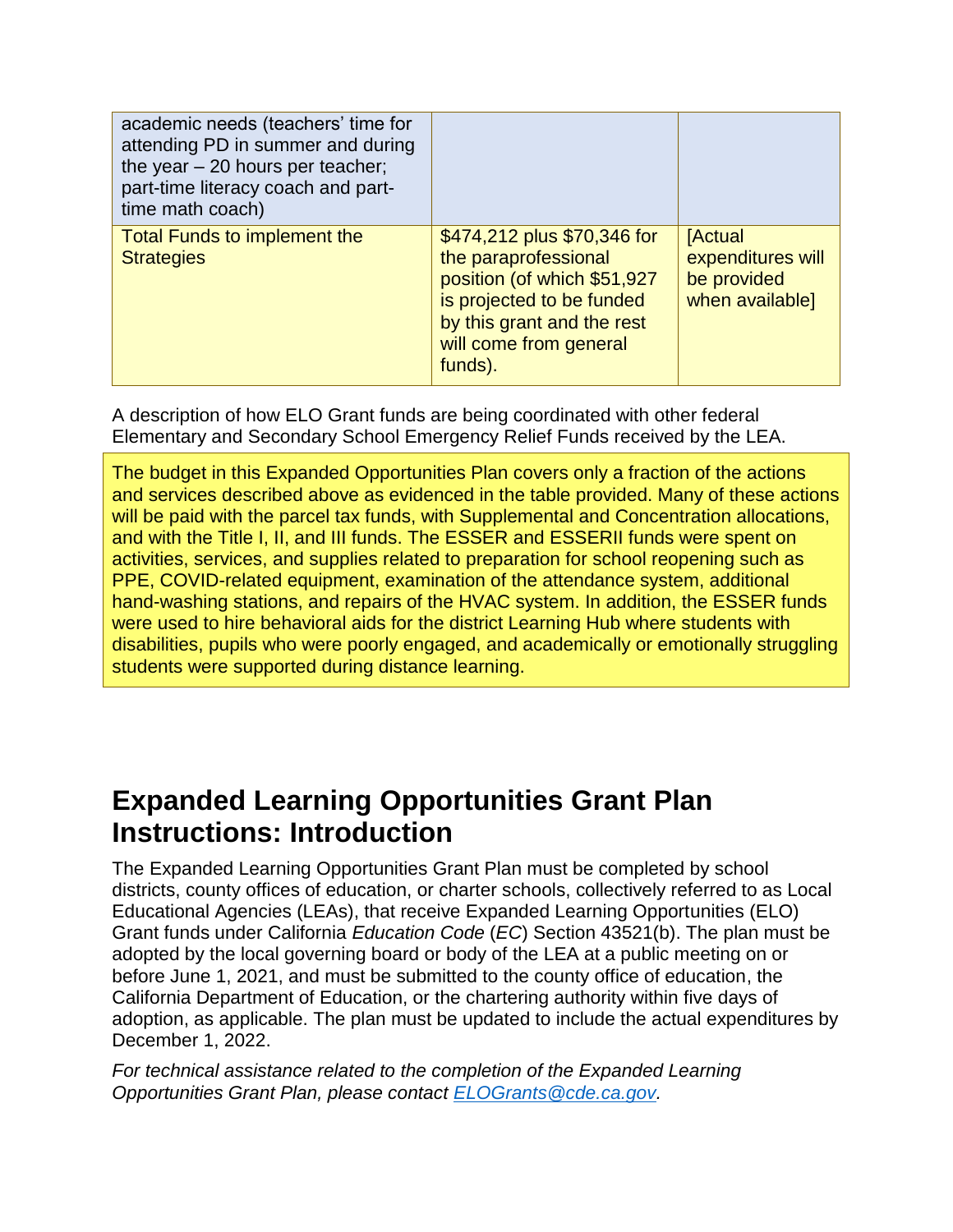### **Instructions: Plan Requirements**

An LEA receiving ELO Grant funds under *EC* Section 43521(b) is required to implement a learning recovery program that, at a minimum, provides supplemental instruction, support for social and emotional well-being, and, to the maximum extent permissible under the guidelines of the United States Department of Agriculture, meals and snacks to, at a minimum, students who are included in one or more of the following groups:

- low-income,
- English learners,
- foster youth,
- homeless students,
- students with disabilities,
- students at risk of abuse, neglect, or exploitation,
- disengaged students, and
- students who are below grade level, including, but not limited to, those who did not enroll in kindergarten in the 2020–21 school year, credit-deficient students, high school students at risk of not graduating, and other students identified by certificated staff.

For purposes of this requirement

- "Supplemental instruction" means the instructional programs provided in addition to and complementary to the LEAs regular instructional programs, including services provided in accordance with an individualized education program (IEP).
- "Support" means interventions provided as a supplement to those regularly provided by the LEA, including services provided in accordance with an IEP, that are designed to meet students' needs for behavioral, social, emotional, and other integrated student supports, in order to enable students to engage in, and benefit from, the supplemental instruction being provided.
- "Students at risk of abuse, neglect, or exploitation" means students who are identified as being at risk of abuse, neglect, or exploitation in a written referral from a legal, medical, or social service agency, or emergency shelter.

*EC* Section 43522(b) identifies the seven supplemental instruction and support strategies listed below as the strategies that may be supported with ELO Grant funds and requires the LEA to use the funding only for any of these purposes. LEAs are not required to implement each supplemental instruction and support strategy; rather LEAs are to work collaboratively with their community partners to identify the supplemental instruction and support strategies that will be implemented. LEAs are encouraged to engage, plan, and collaborate on program operation with community partners and expanded learning programs, and to leverage existing behavioral health partnerships and Medi-Cal billing options in the design and implementation of the supplemental instruction and support strategies being provided (*EC* Section 43522[h]).

The seven supplemental instruction and support strategies are:

1. Extending instructional learning time in addition to what is required for the school year by increasing the number of instructional days or minutes provided during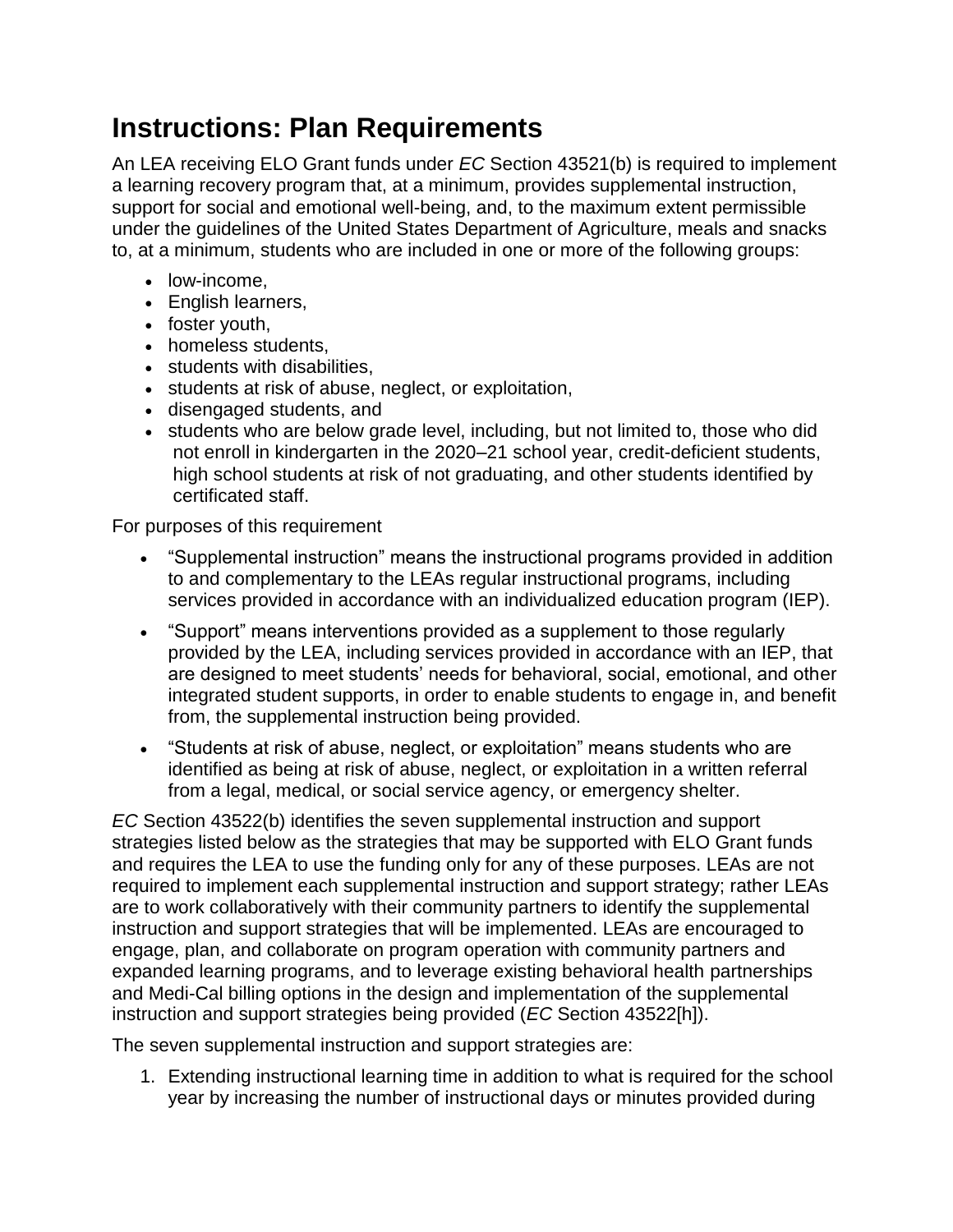the school year, providing summer school or intersessional instructional programs, or taking any other action that increases the amount of instructional time or services provided to students based on their learning needs.

- 2. Accelerating progress to close learning gaps through the implementation, expansion, or enhancement of learning supports including, but not limited to, any of the following:
	- a. Tutoring or other one-on-one or small group learning supports provided by certificated or classified staff.
	- b. Learning recovery programs and materials designed to accelerate student academic proficiency or English language proficiency, or both.
	- c. Educator training, for both certificated and classified staff, in accelerated learning strategies and effectively addressing learning gaps, including training in facilitating quality and engaging learning opportunities for all students.
- 3. Integrated student supports to address other barriers to learning, such as the provision of health, counseling, or mental health services, access to school meal programs, before and after school programs, or programs to address student trauma and social-emotional learning, or referrals for support for family or student needs.
- 4. Community learning hubs that provide students with access to technology, highspeed internet, and other academic supports.
- 5. Supports for credit deficient students to complete graduation or grade promotion requirements and to increase or improve students' college eligibility.
- 6. Additional academic services for students, such as diagnostic, progress monitoring, and benchmark assessments of student learning.
- 7. Training for school staff on strategies, including trauma-informed practices, to engage students and families in addressing students' social-emotional health needs and academic needs.

As a reminder, *EC* Section 43522(g) requires that all services delivered to students with disabilities be delivered in accordance with an applicable IEP.

### **Fiscal Requirements**

The following fiscal requirements are requirements of the ELO grant, but they are not addressed in this plan. Adherence to these requirements will be monitored through the annual audit process.

- The LEA must use at least 85 percent (85%) of its apportionment for expenditures related to providing in-person services in any of the seven purposes described above.
- The LEA must use at least 10 percent (10%) of the funding that is received based on LCFF entitlement to hire paraprofessionals to provide supplemental instruction and support through the duration of this program, with a priority for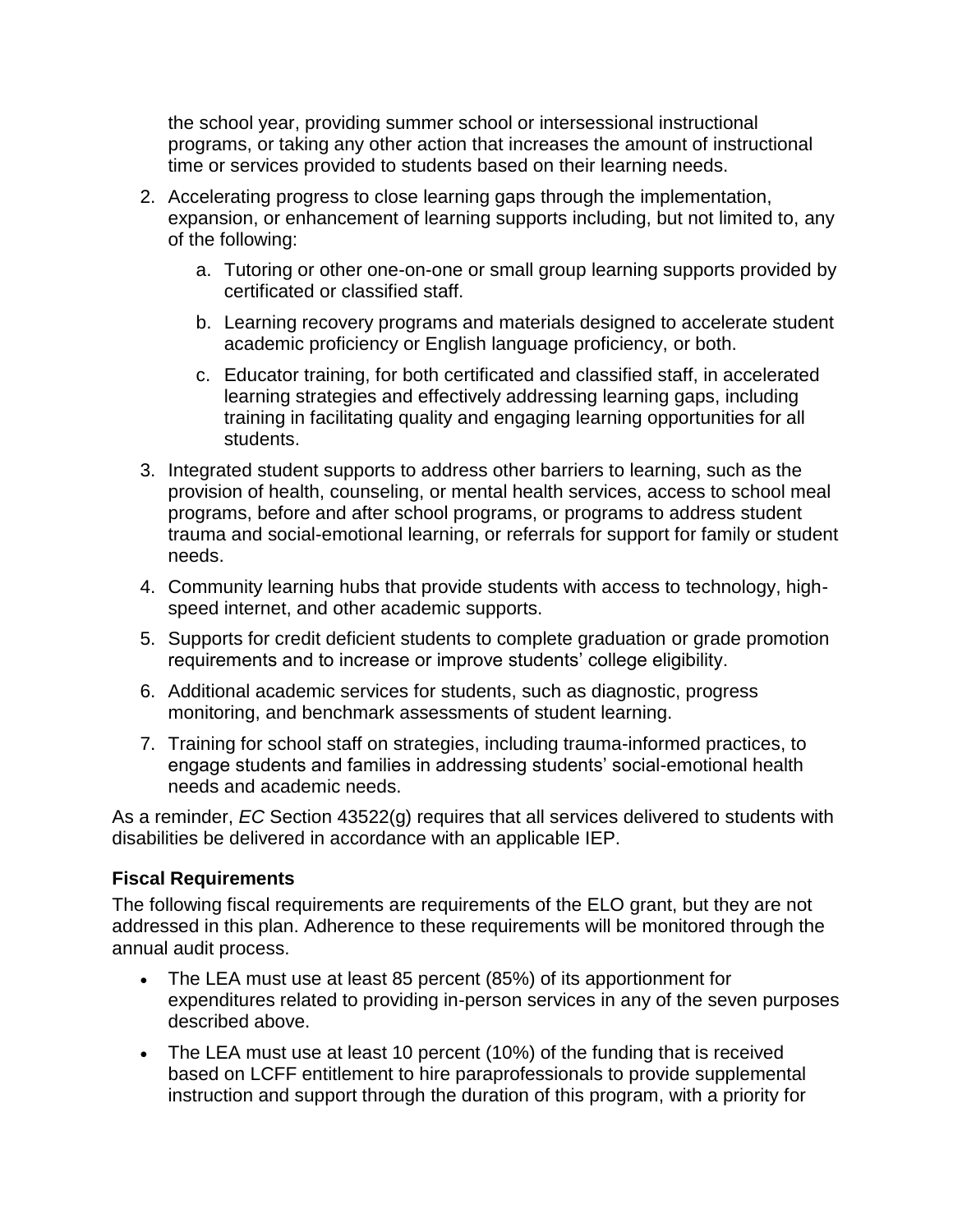full-time paraprofessionals. The supplemental instruction and support provided by the paraprofessionals must be prioritized for English learners and students with disabilities. Funds expended to hire paraprofessionals count towards the LEAs requirement to spend at least 85% of its apportionment to provide inperson services.

• An LEA may use up to 15 percent (15%) of its apportionment to increase or improve services for students participating in distance learning or to support activities intended to prepare the LEA for in-person instruction, before in-person instructional services are offered.

### **Instructions: Plan Descriptions**

Descriptions provided should include sufficient detail yet be sufficiently succinct to promote a broad understanding among the LEA's local community.

### **A description of how parents, teachers, and school staff were involved in the development of the plan**

Describe the process used by the LEA to involve, at a minimum, parents, teachers, and school staff in the development of the Expanded Learning Opportunities Grant Plan, including how the LEA and its community identified the seven supplemental instruction and support strategies that will be implemented. LEAs are encouraged to engage with community partners, expanded learning programs, and existing behavioral health partnerships in the design of the plan.

### **A description of how parents and guardians of students will be informed of the opportunities for supplemental instruction and support.**

Describe the LEA's plan for informing the parents and guardians of students identified as needing supplemental instruction and support of the availability of these opportunities, including an explanation of how the LEA will provide this information in the parents' and guardians' primary languages, as applicable.

### **A description of how students will be identified and the needs of students will be assessed**

Describe the LEA's plan for identifying students in need of **academic, social-emotional.** and other integrated student supports, including the LEA's plan for assessing the needs of those students on a regular basis. The LEA's plan for assessing the academic needs of its students may include the use of diagnostic and formative assessments.

As noted above in the Plan Requirements, "other integrated student supports" are any supports intended to address barriers to learning, such as the provision of health, counseling, or mental health services, access to school meal programs, before and after school programs, or programs to address student trauma and social-emotional learning, or referrals for support for family or student needs.

### **A description of the LEA's plan to provide supplemental instruction and support**

Describe the LEA's plan for how it will provide supplemental instruction and support to identified students in the seven strategy areas defined in the Plan Requirements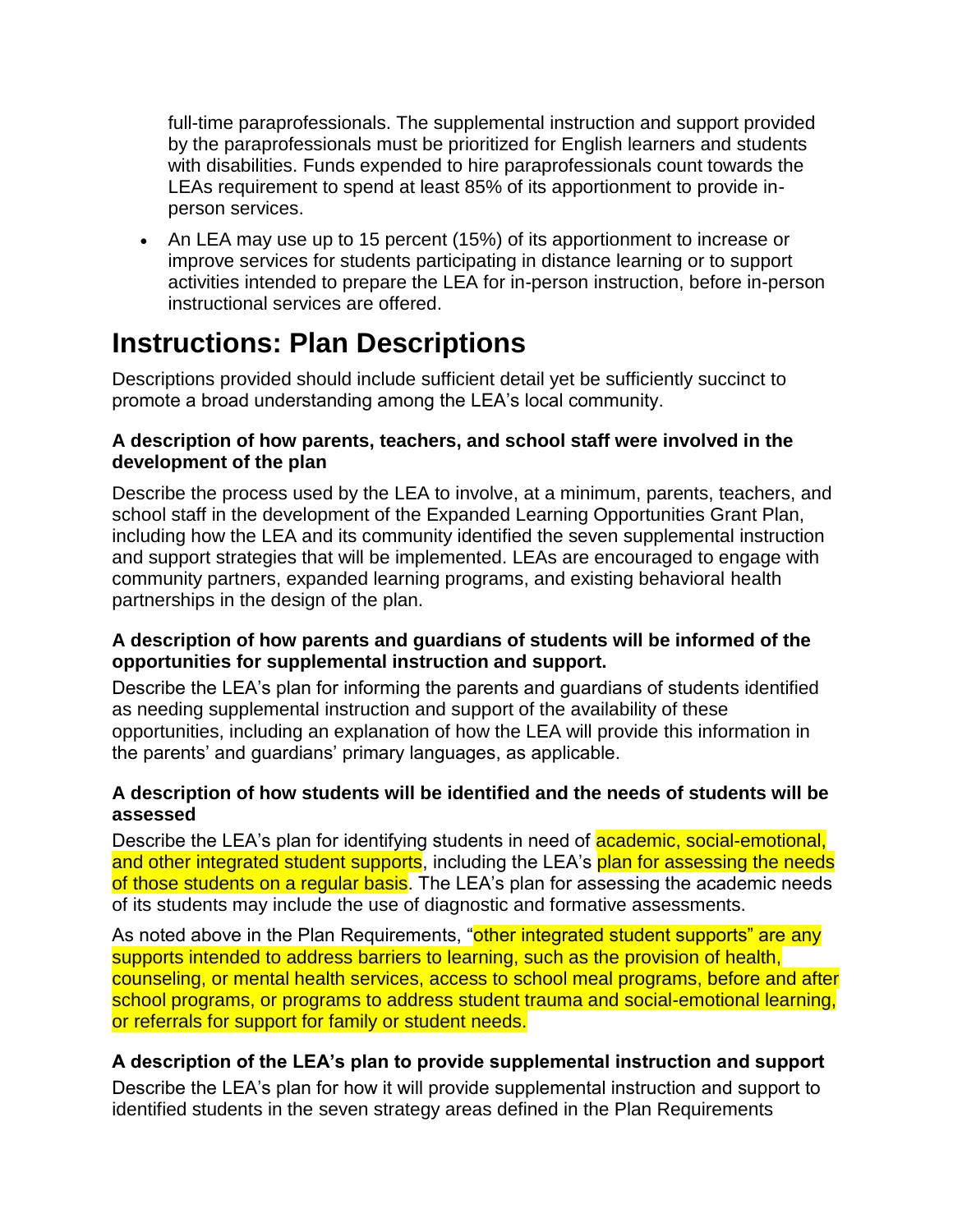section. As a reminder, the LEA is not required to implement each of the seven strategies; rather the LEA will to work collaboratively with its community to identify the strategies that will be implemented. The plan must include a description of how supplemental instruction and support will be provided in a tiered framework that bases universal, targeted, and intensive supports on students' needs for academic, socialemotional, and other integrated student supports. The plan must also include a description of how the services will be provided through a program of engaging learning experiences in a positive school climate.

As a reminder, *EC* Section 43522(g) requires that all services delivered to students with disabilities be delivered in accordance with an applicable individualized education program. Additionally, LEAs are encouraged to collaborate with community partners and expanded learning programs, and to leverage existing behavioral health partnerships and Medi-Cal billing options in the implementation of, this plan (*EC* Section 43522[h]).

## **Instructions: Expenditure Plan**

The 'Supplemental Instruction and Support Strategies' column of the Expenditure Plan data entry table lists the seven supplemental instruction and support strategies that may be supported with ELO Grant funds.

Complete the Expenditure Plan data entry table as follows:

In the 'Planned Expenditures' column of the data entry table, specify the amount of ELO Grant funds being budgeted to support each supplemental instruction and support strategies being implemented by the LEA and the total of all ELO Grant funds being budgeted.

The plan must be updated to include the actual expenditures by December 1, 2022. In the 'Actual Expenditures' column of the data entry table the LEA will report the amount of ELO Grant funds that the LEA actually expended in support of the strategies that it implemented, as well as the total ELO Grant funds expended.

### **A description of how these funds are being coordinated with other federal Elementary and Secondary School Emergency Relief Funds received by the LEA**

Describe how the LEA is coordinating its ELO Grant funds with funds received from the federal Elementary and Secondary School Emergency Relief (ESSER) Fund provided through the federal Coronavirus Response and Relief Supplemental Appropriations Act of 2021 (Public Law 116-260), also known as ESSER II, to maximize support for students and staff.

California Department of Education March 2021

- low-income.
- English learners,
- foster youth,